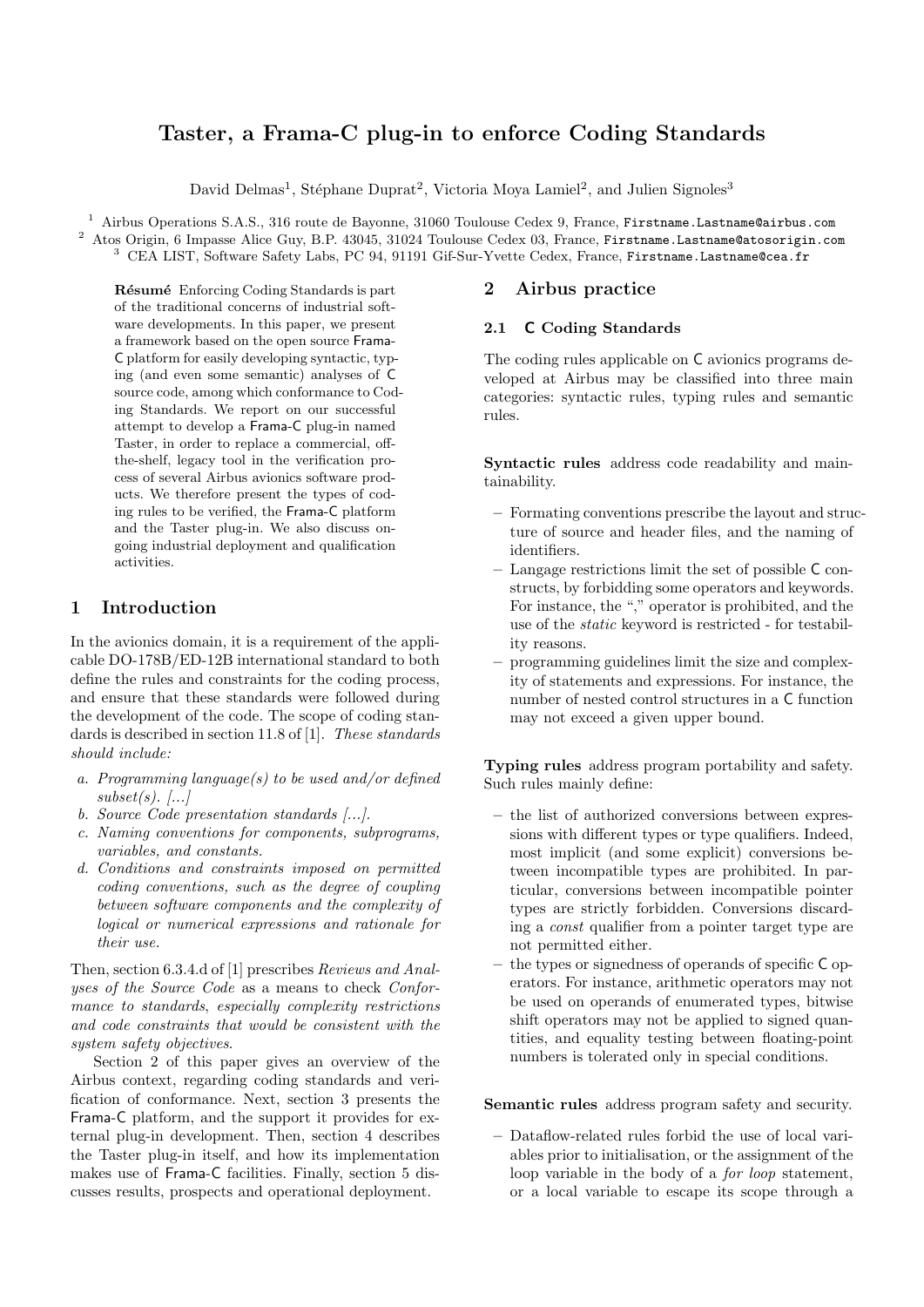pointer, or expressions with undefined evaluation order, and require that all output parameters of functions (defined at design level and annotated in prototypes) should be assigned whatever the calling context.

– Run-time error avoidance-oriented rules provide programming guidelines to avoid array access out of bounds and invalid pointer dereference.

# 2.2 Verification of conformance

When we decided to start developing Taster, the coding standards verification process at Airbus could be described as follows.

Conformance to most syntactic rules was checked by an in-house scripting-based toolset. This tool is written in the Python programming language, and uses  $\text{gcc}^4$ and GNU  $cflow<sup>5</sup>$  as utilities.

Conformance to typing rules was checked by a COTS<sup>6</sup> tool. However, we were faced with an obsolescence issue. Indeed, this COTS tool only runs on an obsolete platform, and no evolutive maintenance is provided. Such a situation cannot be durable in the avionics domain, where both products and development workshops have to be maintained over decades, in a continuous engineering approach allowing for continuous process improvement.

Conformance to all remaining rules was verified during manual code reviews. Note that the COTS tool also implements bug-finding heuristics for some of the dataflow and run-time error-related rules. These heuristics are industrially useful in a code debugging phase; however, they cannot be used for verification, as they are unsound (cannot find all bugs). For all these remaining rules, tool support is needed to reduce the cost of the verification of conformance.

# 3 The Frama-C platform

#### 3.1 Overview

Frama-C [3] is a framework that allows static analysers, implemented as plug-ins developed in Objective Caml [9] (OCaml for short), to collaborate towards the study of a C program [7]. Although it is distributed as Open Source, Frama-C is very much an industrial project, both in the size it has already reached<sup>7</sup> and in its intended use for the certification, quality assurance, and reverse-engineering of industrial code.

It is being actively co-developed by two French public institutions:

- CEA LIST (Software Reliability Laboratory) ;
- INRIA Saclay-ˆIle de France (ProVal team, common with LRI at Université Paris-Sud).

The developement started within collaborative research projects<sup>8</sup> in which Airbus participated. Although coding standards enforcement is only a very small subset of what may be performed with Frama-C, this is the first large-scale industrial use implemented at Airbus.

# 3.2 Architecture

Frama-C is architectured in three different parts (see Figure 1):

- Cil (C Intermediate Language) [11] extended with an implementation of a specification language called ACSL (ANSI/ISO C Specification Language) [2]. This extended Cil is an intermediate language upon which Frama-C is based (see Section 3.3).
- Kernel: it provides data structures and operations, helping developers to deal with the Cil Abstract Syntax Tree (AST), as well as general-purpose services providing a uniform set of features to Frama-C (see Section 3.4).
- Plug-ins: they perform several analyses or sourceto-source transformations by extending the Frama-C kernel through several extension points. These plug-ins can be used by other ones through their API registered (statically or dynamically) in the Frama-C kernel (see Section 3.5).

# 3.3 Extended Cil

Frama-C intends to handle any ANSI/ISO C programs. For this purpose, it is fully based on Cil [11] which is an OCaml library that provides a parser (which uses an external customizable C preprocessor) and an AST-level linker for C code. Cil transforms the initial C files into a single highly-structured AST featuring a reduced number of syntactic and conceptual C constructs. That eases the implementation of C analysers without restricting the target programs to a strict subset of C.

Cil also provides a toolbox that permits easy analysis and source-to-source transformation of C programs. For instance, it provides some simple but useful miscellaneous datastructures and operations over the AST as well as some syntactic analyses like a (syntactic) call graph computation or generic forward/backward datafow analysis, which can be used by Frama-C developers.

 $^4$ http://gcc.gnu.org/  $\,$ 

<sup>5</sup> http://www.gnu.org/software/cflow/

<sup>6</sup> commercial, off-the-shelf

<sup>7</sup> Between 100 to 300 thousands line of OCaml code, depending on which plug-ins you are counting.

 $^8$  This work has been partly supported by the French ANR  $\,$ (Agence Nationale de la Recherche) during the CAT (C Analysis Toolbox) and U3CAT (Unification of Critical C Code Analysis Techniques) projects.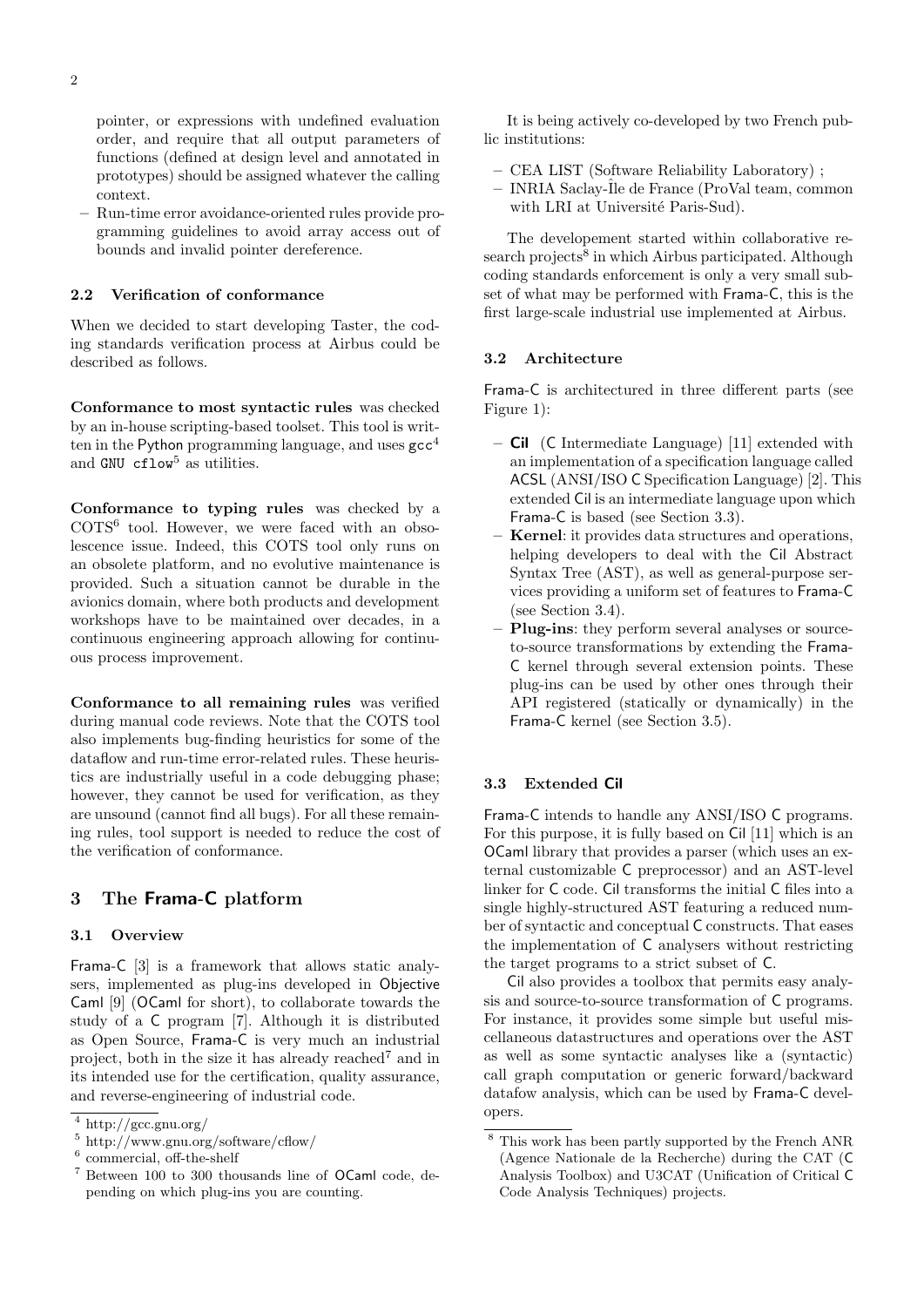

Fig. 1. Architecture Design

Frama-C extends Cil with an implementation of the specification language ACSL [2] in order to deal with formally-specified C programs. Cil is also modified in order to properly interact with other general services prodived by Frama-C like the project system (several analyses performed on several AST in the same session) [12] or the uniform way to display messages to end-users.

# 3.4 Frama-C Kernel

Frama-C provides several services to handle C programs. Here we only focus on the two most important ones for the Taster plug-in.

Typed and Untyped AST Two different trees are available : the untyped AST and the typed AST.

The untyped AST is very close to the analysed C code as it is the direct result of the parsing of the source code. Nevertheless no information about C types is available in this tree.

On the other side, the typed AST contains more information about the constructs of the C code, above all the C types. Such an AST is simpler to manage for semantic analysers. But it is less close to C code, so it is more difficult to understand for end-users and to manage for purely syntactic analysers.

Visitors Frama-C provides inheritable visitor classes in order to permit easy visiting of the (typed) AST. It allows to traverse the AST by redefining the default behaviour of each of its elements.

Although an original visitor was defined by the Cil library, Frama-C extends it in order to perform copying or in-place modification of an AST. The Frama-C visitor also inherits from the Cil one in order to consistently update the internal state of Frama-C itself during the visit, especially to correctly deal with the project system.

There is also a visitor dedicated to the untyped AST.

# 3.5 Plug-in Development

At the plug-in level, Frama-C is a big library which promotes code reuse and plug-ins collaborations through a plug-in API database in which each plug-in may invoke a function of another one.

For this purpose, the platform offers several registration points to connect a plug-in, implemented in its own directory, to the platform (see Figure 2 for the most important ones). By this way, the Frama-C kernel and other plug-ins may execute selected parts of a plug-in when required. Frama-C provides detailled documentation on the way to develop a Frama-C plug-in fully integrated within the platform [13].



Fig. 2. Plug-in Integration

#### 3.6 Value Analysis Plug-in

The Frama-C value analysis plug-in [6] performs a correct over-approximation of the set of possible values taken by a variable at a given program point. For this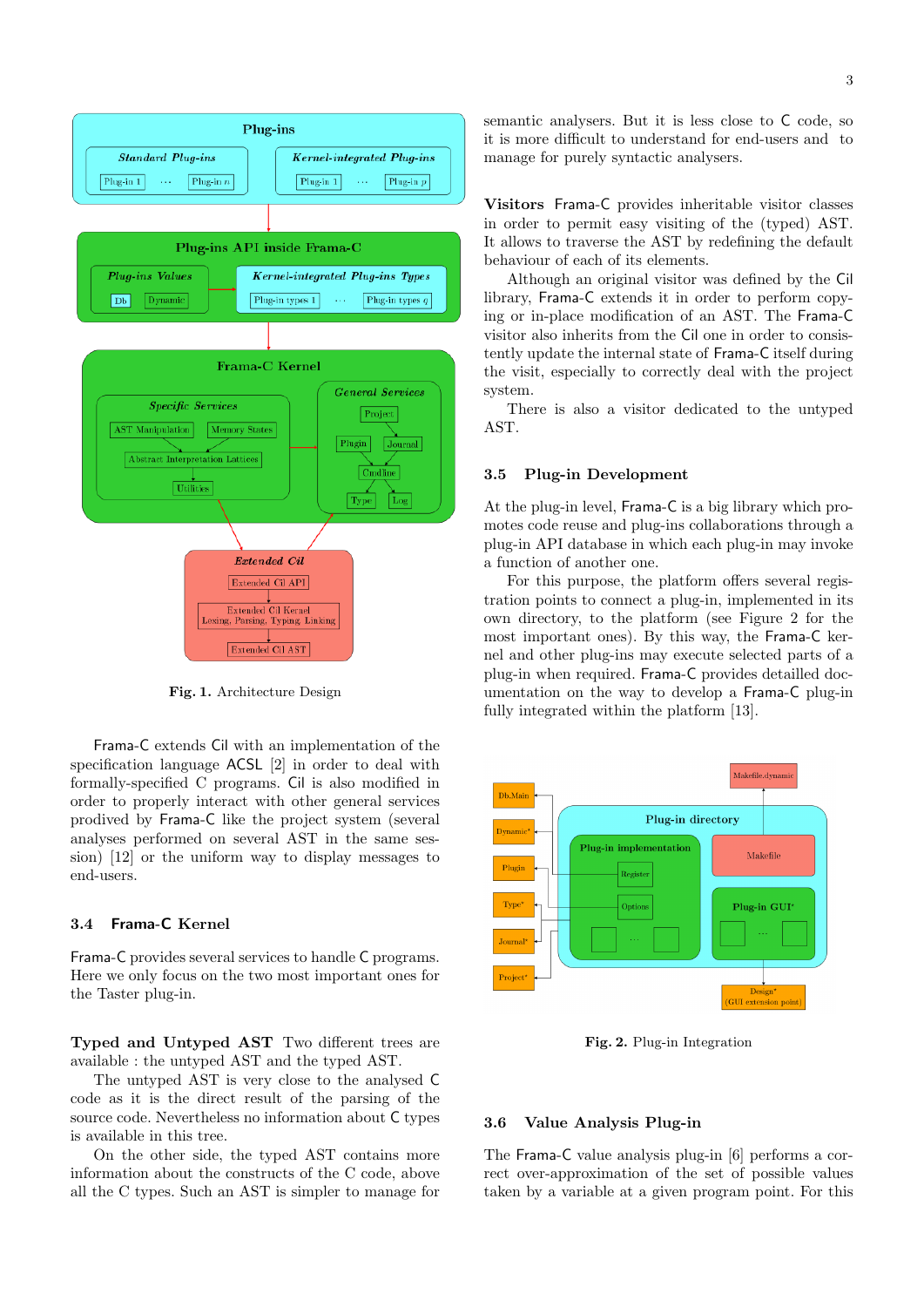purpose, it uses abstract interpretation techniques [4], [5].

For a left value or an expression from a specific statement, the result of the evaluation contains all the values that this element may have during the execution any time the point just before (or just after) the selected statement is reached.

The result of this evaluation can be requested directly by the user (through the GUI or in batch mode) or accessed by a custom plug-in through the value analysis API.

Furthermore some additional functions of the value analysis API provide to custom plugins information about the representation of the possible values for a given code element, so that a custom plug-in may reason entirely in terms of abstract locations, and completely avoid dealing with the problems of pointers and aliasing.

There are several types of warning displayed by the value analysis:

- Division by zero;
- Unspecified logical shift;
- Floating-point alarms;
- Uninitialized variables and dangling pointers;
- Invalid memory accesses;
- Unspecified pointer comparison alarms;
- Conflicting side-effects.

In addition to those warnings, some messages may warn that the analysis is making an operation likely to cause a loss of precision, which are only informational messages.

Several options are available, among them "-slevel" which makes the analyzer unroll loops or propagate separately the states that come from the "then" and "else" branches of a conditional statement. This option makes the analysis more precise (at the cost of being slower) for almost every program that can be analyzed.

# 4 The Taster plug-in

TASTER (Typed Abstract Syntax Tree ExamineR) is a Frama-C plug-in which allows to verify C source code complies with a set of given C coding rules. It performs syntactic and semantic checks on the abstract syntax tree (AST) and the control flow graph (CFG) provided by the Cil [11] layer of Frama-C.

For each coding rule, one or several implementations of the associated check have been fulfilled, depending on the required verification level.

These checks may be classified into three main categories: syntactic and typing analyses, bug-finding heuristics and semantic analyses.

#### 4.1 Syntactic Typing analyses

The Taster plug-in defines OCaml classes inheriting from Frama-C visitors and overloading methods in order to

scan the typed and untyped abstract syntax trees and to verify coding rules presented in 2.1.

This overload allows the Taster plug-in to traverse the corresponding AST and perform the required checks.

Most Taster checks are implemented on the typed AST. However, some syntactic rules refer to the precise syntax of the original code. Such rules need to be checked on the untyped AST, using the Cabs module provided by Cil.

Like Cil and Frama-C, Taster is entirely implemented in the OCaml programming language, it hence benefits from OCaml powerful programming features (see Section 5.3).

#### 4.2 Bug-finding heuristics

Like typing analyses, these features use Frama-C and Cil visitors to navigate through ASTs.

However, such features also need to build upon dataflow information, especially reachability information between statements. Therefore, Taster's bug-finding heuristics gather indirect information from the Cil generated CFG of the analysed C code. As a matter of fact, most such analyses boil down to forward and backward searches through the CFG.

Their actual implementation in Taster consists in a set of recursive OCaml methods, which make extensive use of dedicated operations from Cil APIs, especially Cil operations returning previous or next statements from a node in the CFG, and operations computing direct reachability information between distant nodes.

Likewise, Taster's heuristics are able to hunt for uninitialised variables or array accesses out of bounds while walking Eulerian paths [8,10] in the CFG. Note that part of these heuristics depend on normalised comments in the source code of C function prototypes.

Such normalised source comments are included neither in the untyped, nor in the typed AST. Therefore, Taster extracts comments from raw lexing data provided by the Cabs layer of Cil, which gathers all comments from all source files into a single global array.

#### 4.3 Semantic analyses

Taster implements experimental features of semantic analyses based on the use of the value analysis plug-in introduced Section 3.6.

First, the Taster plug-in asks the value plug-in to perform value analyses from all library functions of the source code to be analysed. Then, Taster retrieves information in two ways:

- The first approach is to gather alarms and warnings emitted by the value analysis that match coding rule violations;
- The second approach is to read the values computed for all program variables, directly in the format provided by the value analysis plug-in.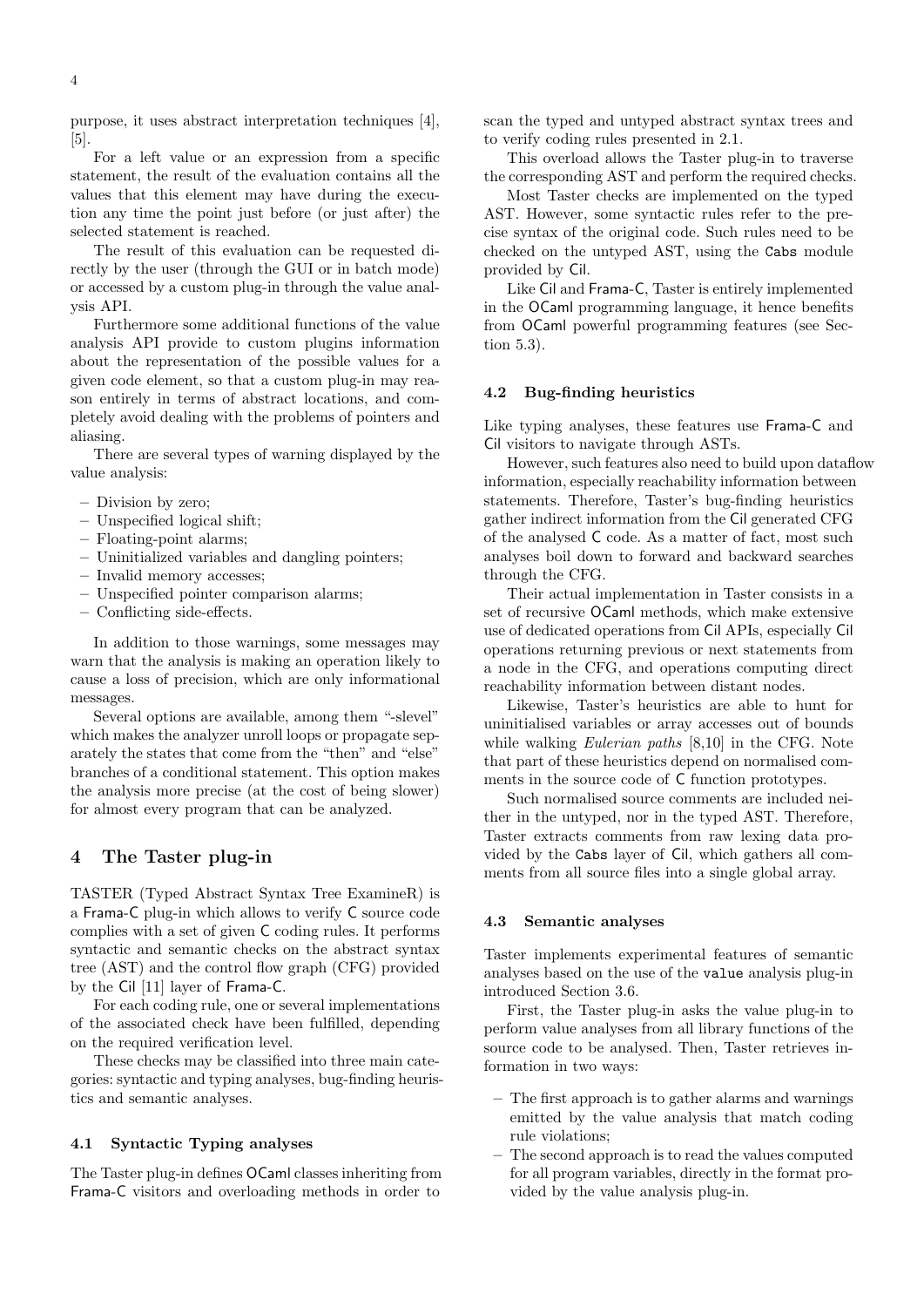Both ways allow in principle for the proof of absence of run-time errors, provided stubs or annotations input enough correct context information. As the value analysis implements (non relational) static analysis by abstract interpretation false alarms may be raised.

So far, these functionalities are only used experimentally within Taster for (incomplete) detection of uninitialised variables, out of bounds array accesses, and local variables escaping their scope through pointer dereferences. The detection is said to be incomplete, as the current version of the Taster plug-in does not retrieve all relevant context information.

### 4.4 Use of Frama-C APIs by Taster

The Cil API of Frama-C is not the only one used by Taster. For instance, the Globals and Kernel function modules provide both useful methods and data structures to handle global variables and function prototypes.

| Frama-C<br>٠                                    |                                                                                              |                 | $\mathbf{x}$<br>$\Box$    |
|-------------------------------------------------|----------------------------------------------------------------------------------------------|-----------------|---------------------------|
| File $V$ iew $A$                                | <b>Launching analysis</b>                                                                    | $\vert x \vert$ | $He$ lp                   |
| 3<br>'n<br><b>New</b><br>Exec                   | <u>advormes parameters, unan enem en eneca</u><br>$\triangleright$ kernel<br>$\nabla$ Taster |                 |                           |
| Source file<br>d                                | airbus.syntactical lint checker 02A                                                          |                 |                           |
| decl.h                                          | • untyped taster<br>○ -no-untyped taster                                                     |                 |                           |
| b test PT4.c                                    | -taster-SC13<br>● -taster-no-SC13                                                            |                 |                           |
|                                                 | -taster-SC51<br>c -taster-no-SC51                                                            |                 |                           |
|                                                 | -taster-SC52<br>● -taster-no-SC52                                                            |                 |                           |
|                                                 | $\circ$ -typed taster<br>• - no-typed taster                                                 |                 |                           |
|                                                 | -taster-CV1<br>● -taster-no-CV1                                                              |                 |                           |
| $\,$<br>$\left\langle \right\rangle$<br>$\pm 1$ | -taster-CV1-unsound<br>● -taster-no-CV1-unsound                                              |                 |                           |
| $\triangledown$ Slicing                         | -taster-EN2<br>● -taster-no-EN2                                                              |                 |                           |
| Activate Md                                     | -taster-EN3<br>● -taster-no-EN3                                                              |                 |                           |
| □ Enable<br>$\Box$ Libraries                    | -taster-EN5<br>● -taster-no-EN5                                                              |                 |                           |
| $\triangledown$ Impact                          | -taster-FD21<br>● -taster-no-FD21                                                            |                 |                           |
|                                                 | -taster-FP<br>● -taster-no-FP                                                                |                 | 4 ko f5                   |
| $\sqrt{ }$ Enable                               | $\hat{}$<br>$\mathbf 0$<br>-taster-FP41<br>$\checkmark$                                      |                 | <b>E WORL</b><br>h f3b f3 |
| Slicing aft<br><b>Follow foc</b>                | $\lambda$<br>0<br>-taster-FP42<br>$\checkmark$                                               |                 |                           |
| $\nabla$ Metrics                                | -taster-FP43<br>● -taster-no-FP43                                                            |                 |                           |
| $\,$<br>$\langle$ $  $ $  $                     | <b>B</b> Cancel                                                                              | <b>Execute</b>  | $\,$                      |

Fig. 3. Taster's options on the Frama-C GUI

Among modules used by Taster, one is to quote:

- the Cil utils library provides useful functions to browse Cil representations of C data structures;
- the Cabs layer of Cil furnishes with structures and operations to traverse the AST as well as to access comments from the source;
- the Db and Dynamic databases contains all registered plug-ins – such as Taster, so that they can be used by other plug-ins.



Fig. 4. Taster's warnings in the Frama-C GUI

- the Plugin module allows to register each plug-in. The plug-in registration allows batch mode users to view specific plug-in help menus from the general -help option of Frama-C, and GUI users to set specific plug-in options (see Fig. 3) and visualize Taster plug-in results directly on the Frama-C GUI (see Fig. 4);
- the Alarms database defines types to represent alarms, and functions to manipulate them;
- the experimental value analysis-based features make use of the Location, Db.Value, Relations\_type and Cvalue\_type modules.

# 5 Results and prospects

Fig. 5 gives information on the overall architecture of the Taster plug-in, together with some figures on the size of its components, to be compared with the size of the Frama-C layers above which they are built<sup>9</sup>.

The current version implements a set of options in the tasterParameters component, allowing for 27 distinct analyses:

- ast lint and bib ast lint implement 15 syntactic and typing checks on the typed ASTs and 5 bugfinding heuristics on the CFGs provided by the Frama-C and Cil layers;
- untyped ast lint implements 3 syntactic checks on the untyped ASTs;
- value ast lint implements 4 experimental semantic analyses, processing outputs from the Frama-C value analysis plug-in.

# 5.1 Industrial deployment

During the development of Taster, we have successfully:

<sup>&</sup>lt;sup>9</sup> In our context, we reckon we would have to write about ten times more lines of code if we were to re-implement the same features in C.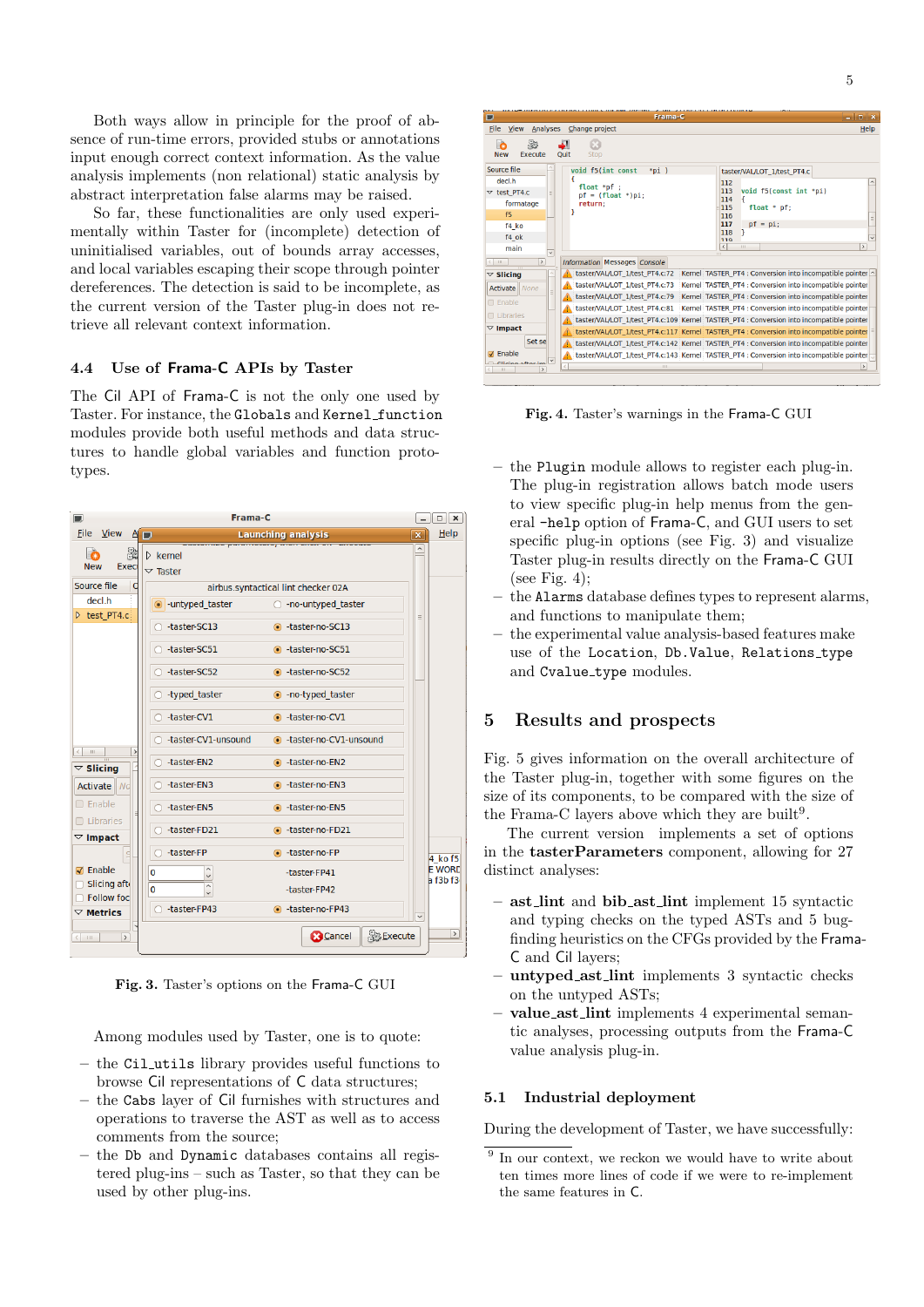

6



Fig. 5. Components of Taster, and relevant Frama-C layers

- re-implemented in the Taster plug-in all the necessary functionalities of the obsolete COTS tool, as explained in 2.2;
- implemented new analyses automating the verification of conformance to part of the rules that had to be verified during manual code reviews so far;
- experimented the replacement of the COTS tool with Frama-C and Taster on two operational avionics projects.

Following this successful experiment, it has been decided that the workshops for conformance to coding standards of most avionics programs should gradually migrate from the COTS tool to Taster. This deployment has already started on some avionics projects.

Consequently, Taster needs to be qualified as a verification tool wrt. DO-178B. Qualification activities are planned.

#### 5.2 Industrial viewpoint

From an industrial perspective, the main reasons for the success of the Taster plug-in are: adaptation to needs, ease of use, cost-effectiveness, maintainability, evolutivity and qualifiability.

Adaptation to needs As explained above, Taster has been tailored to meet Airbus needs exactly. Indeed, it matches the Airbus internal coding standards precisely, while focusing on rules for which automation is most needed. For some rules, it provides several implementations of checks, allowing for several project-level interpretations of the Airbus standards. For others, it implements parametric analysis options enabling users to define and enforce local policies tuning some general Airbus rules.

Ease of use Taster may be run in batch mode, just like a compiler, with one or several analysis options per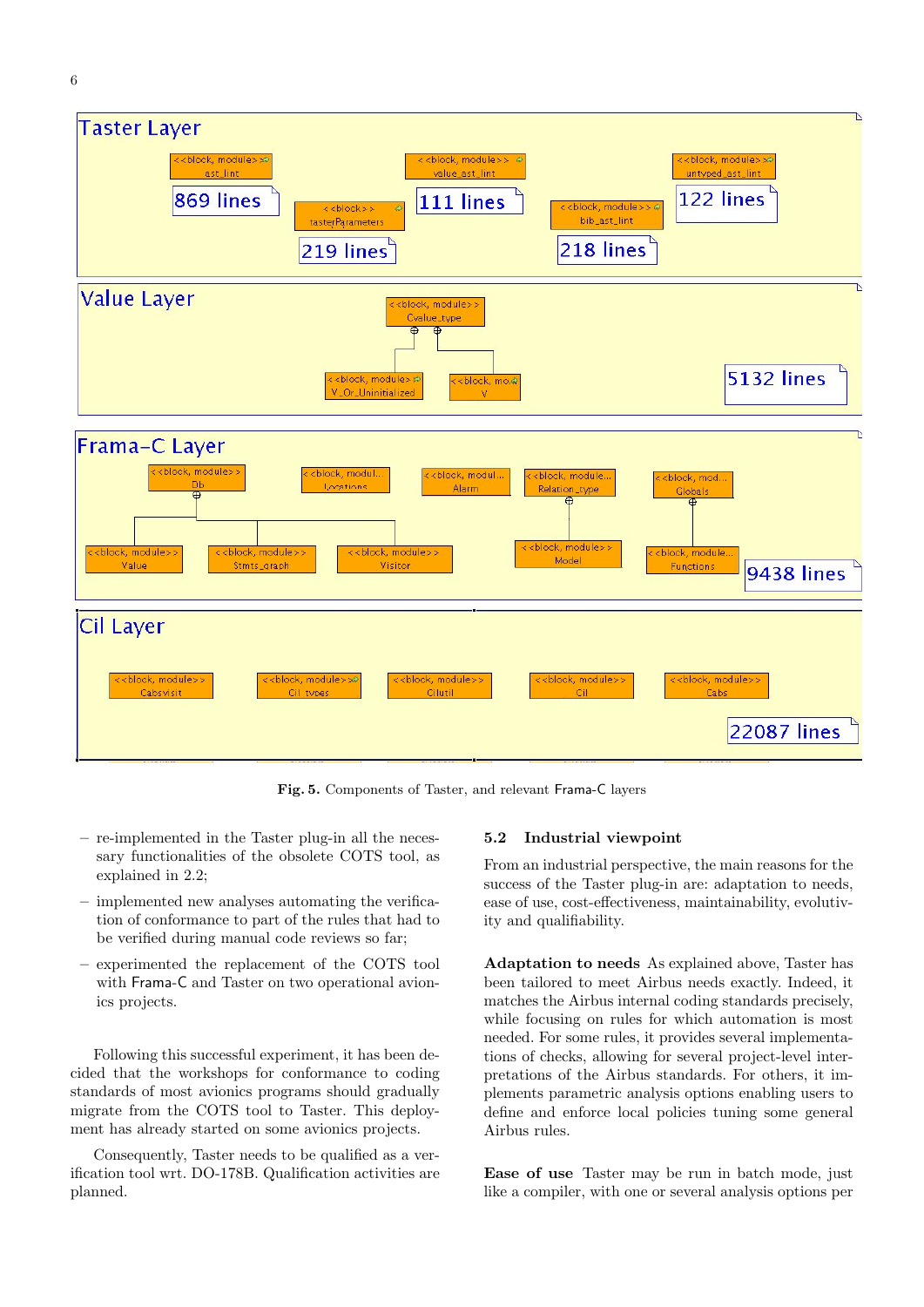coding rule to be enforced. Its integration to Frama-C makes it also possible to select options and visualise results on the Frama-C GUI.

Cost-effectiveness Most of the complexity of the Taster tool is in fact hidden in the open source Frama-C and Cil layers, which come "for free", so to speak. As a consequence, the development of the Taster plug-in itself was conducted within a few person-months.

Maintainability As opposed to the obsolete COTS tool, we believe there is no risk regarding the maintainability of Taster. Indeed, the open source Frama-C platform is well documented, and developed by an active community supported by durable prestigious national research institutions (CEA and INRIA). Furthermore, the underlying Objective Caml programming language is efficiently supported by INRIA, and used quite widely in France – but also abroad.

As for the Airbus proprietary plug-in Taster itself, easy maintainability is ensured by its concise and modular implementation, together with its precise documentation and thorough regression test suite.

Evolutivity The good properties of Taster's design and the complete control on the plug-in development are strong guarantees for evolutivity. Checks are implemented independently from one another, and the specific code for most of them seldom exceeds a few dozen lines.

Qualifiability The same data will ease the qualification of Taster as a verification tool wrt. DO-178B.

Note that qualifying this tool involves qualifying a particular use of the Frama-C kernel. As the Frama-C platforms includes other static analysers much more advanced than Taster, implementing formal verification techniques which we are considering using industrially in the near future, we hope to be able to simplify part of the qualification activities for these new tools thanks to the Taster service history.

Such a scheme should work for embedded software with  $\text{DAL}^{10}$  C and below. However, it is not quite clear so far whether this scheme will be applicable at all for DAL A and B critical programs, as the future DO-178C tends to enforce very stringent qualification requirements for such formal tools to be used instead of classical verification methods.

# 5.3 Developer viewpoint

**Objective Caml** Using the Objective Caml programming language favors the development of the Taster plug-in in many respects:

- Object-orientation allows for visitor inheritance, which permits visiting ASTs;
- Objective Caml is a strongly typed programming language which provides legibility and conciseness. These characteristics make it easier to develop safe and robust programs in OCaml than in other languages like C;
- Objective Caml provides the pattern-matching feature. The combination of this feature with type constructors and variants is an efficient means to implement sophisticated syntactic checks in a complete, simple and readable way. With this support, the code of some checks fits into only five or six lines.
- Program implementation is close to functional features, this point helps software proofreading and maintenance;
- Frama-C and Taster benefit from the portability of OCaml on various platforms, both in bytecode and native mode;
- Owing to the native mode feature of OCaml, the Taster plug-in runs much faster than if it were written in an interpreted language like Java or Python.

All these advantages make OCaml a language suitable for an industrial purpose. That fully confirms the conclusion already made in a previous experience report [7] which did not take into account the point of view of the external plug-in developers.

Frama-C We have encountered and resolved a few difficulties along the development of Taster:

- Cil data structures do not differentiate implicit type conversions from explicit casts, so we have to use a dedicated hook to identify implicit conversions;
- As explained in 4.2, we had to cope with the unavailability of code comments in Cil and Frama-C ASTs;
- the official release<sup>11</sup> of Frama-C that we chose did not preserve comments. To meet one of our needs, we had to change a boolean constant in the source code of the Cil layer.
- Code normalisation by Cil changes some arrays into pointers, so we had to process a special "array size" generated annotation in order to discriminate arrays;
- Frama-C analyses pre-processed code, so we had to cope with loss of information on the use of macrofunctions in the original source code.

Furthermore, handling with the Cil layer, the AST structure and the use of the value plug-in has given us a good knowledge of the overall platform.

### 5.4 Prospects

Extension plans for the Taster plug-in are geared towards further reducing the amount of manual work in

 $\frac{10}{10}$  Development Assurance Level, as defined in [1]

 $\overline{\frac{11}{11}}$  named Beryllium 2